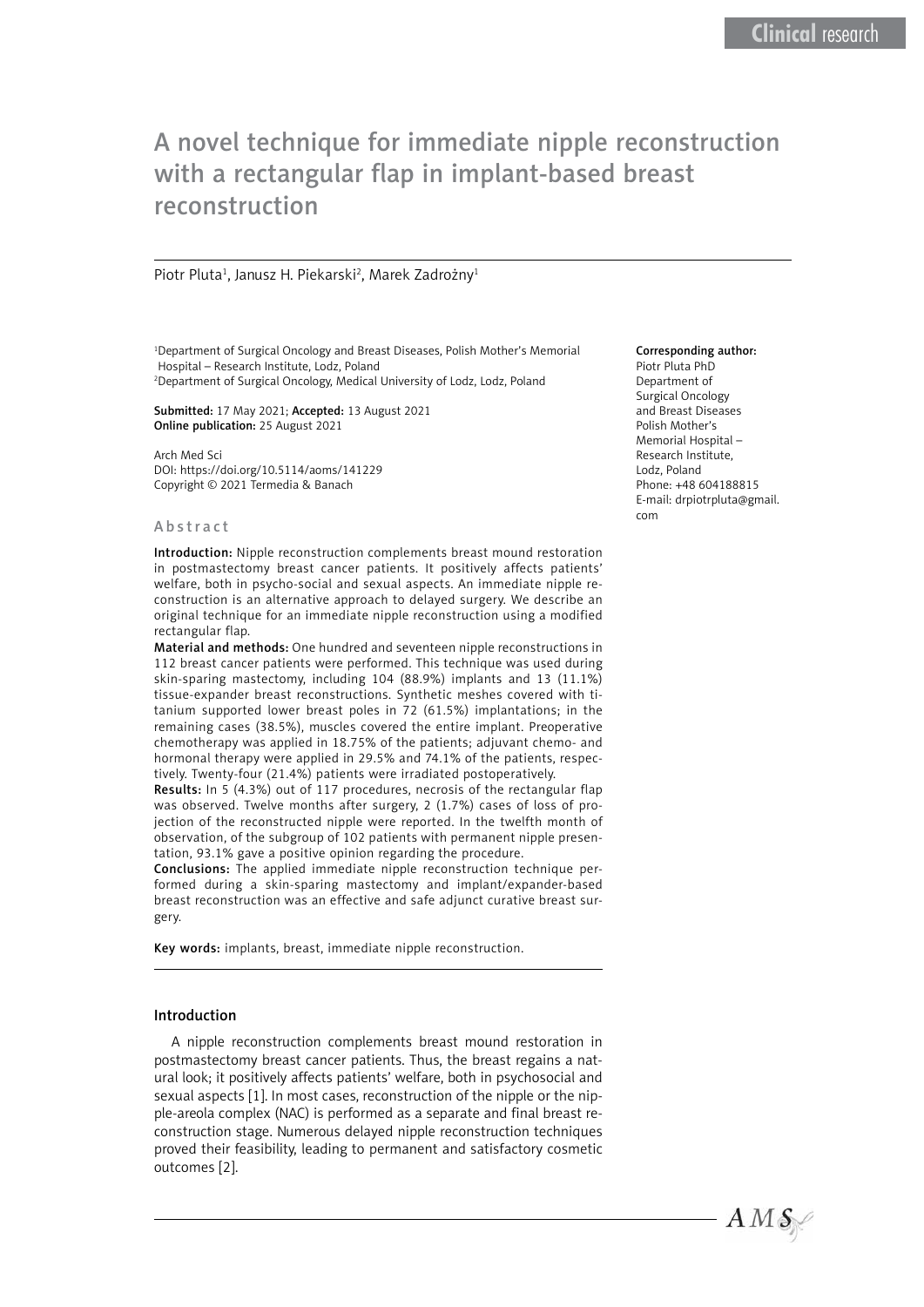Delayed nipple reconstruction using skin flaps is, however, not free from drawbacks. In patients who have undergone previous surgery or postoperative radiotherapy and may have thin or atrophic skin flaps, nipple reconstruction may be challenging. Failure of nipple reconstruction may even lead to breast implants' exposure [3]. Therefore, an apprehension of the potential risk of complications often prolongs the interval between the breast mound's and the nipple reconstructions, which may deter patients from this procedure [4].

An alternative approach to delayed surgery for breast cancer patients is immediate nipple reconstruction. Several techniques have been presented for performing such types of reconstructions, both in autologous and implant-based breast reconstructions [5–10]. However, the tailoring strategy for individual patients and the expectations for rapid aesthetic successes still power breast surgery evolution.

Table I. Characteristics of the patients (112 breast cancer patients; 117 skin-sparing mastectomies (SSM) with breast and nipple reconstruction; one type of adjuvant treatment does not exclude the use of another one)

| Characteristic                                       | <b>Results</b> |
|------------------------------------------------------|----------------|
| Mean age (range) [years]                             | 57 (35-79)     |
| Cancer stage, n (%):                                 |                |
| O(DCIS)                                              | $11(9.8)$ *    |
| I                                                    | 46 $(41.1)^*$  |
| П                                                    | 51 $(45.5)^*$  |
| Ш                                                    | $4(3.6)^*$     |
| SSM with breast and nipple<br>reconstruction, n (%): |                |
| Unilateral                                           | $107(95.5)$ *  |
| <b>Bilateral</b>                                     | $5(4.5)^*$     |
| Breast reconstruction, $n$ (%):                      |                |
| Implant                                              | 104 (88.9)**   |
| Expander/implant                                     | $13(11.1)$ **  |
| Implant/expander cover, n (%):                       |                |
| Pectoralis major muscle                              | 45 (38.5)**    |
| Pectoralis major muscle and synthetic<br>mesh        | 72 (61.5)**    |
| Surgery on axillary lymph nodes, n (%):              |                |
| Sentinel node biopsy (alone)                         | 77 (65.8)**    |
| Axillary lymph node dissection<br>(cN1 or pN1sn)     | 40 (34.2)**    |
| Adjuvant/neoadjuvant treatment, $n$ (%):             |                |
| Radiotherapy                                         | $24(21.4)^*$   |
| Neoadjuvant chemotherapy                             | $21(18.75)^*$  |
| Adjuvant chemotherapy                                | 33 $(29.5)^*$  |
| Hormone therapy                                      | 83 $(74.1)^*$  |

*\*Number of patients = 112, \*\*number of procedures = 117.*

Herein, we describe our experiences with immediate implant-based breast reconstruction modified by restoring the nipple with a rectangular skin flap. In contrast to the former techniques, our method is simple as it directly adapts the conventional elliptical breast incision.

## Material and methods

A study was conducted between June 2015 and December 2020 at the 1<sup>st</sup> and 2<sup>nd</sup> Department of Surgical Oncology, Copernicus Memorial Hospital in Lodz and the Department of Surgical Oncology and Breast Diseases, Polish Mother's Memorial Hospital – Research Institute, Lodz. A total of 117 one-stage nipple reconstructions were performed in 112 breast cancer patients undergoing skin-sparing mastectomy (SSM). The patients gave informed consent for the surgery, including nipple reconstruction. The authors of the study performed all breast and nipple reconstructions. The Bioethics Committee of the District Medical Council in Lodz accepted the study protocol.

The mean age of the patients was 57 years (range: 35–79 years). Anatomic gel implants (Allergan Natrelle 410 or Mentor CPG) were used in direct-to-implant breast reconstruction in 104 (88.9%) procedures. Two-stage tissue expander/ implant reconstruction (Mentor CPX4/Mentor CPG) was applied in 13 (11.1%) cases. Synthetic meshes covered with titanium (TiLOOP Bra, pfm medical) supported the lower breast poles in 72 (61.5%) implantations; in the remaining cases (38.5%) muscles covered the entire implant. No pre-pectoral breast reconstruction was performed in this group.

During 117 procedures, 112 (95.7%) sentinel lymph node biopsies (SLNB) were carried out. Metastasis-free sentinel nodes were confirmed in 77 cases; in the remaining 35 biopsies, axillary lymph node dissection (ALND) complemented the surgery due to metastatic sentinel nodes. In 5 (3.4%) patients, selective ALND was performed due to the presence of clinically positive lymph nodal metastases (cN1).

The clinical stage of the disease was classified according to the  $7<sup>th</sup>$  edition of the Union for International Cancer Control TNM Classification of Malignant Tumors [11]. Preoperative chemotherapy was applied in 18.75% of the patients; adjuvant chemo- and hormonal therapy were applied in 29.5% and 74.1% of the patients, respectively. Twenty-four (21.4%) patients were irradiated postoperatively. Characteristics of the patients are presented in Table I.

Early postoperative complications, reported within six months after the surgery, included: hematoma, wound infection, implant loss, and skin flap necrosis. The observed skin flap necrosis was subdivided into isolated necrosis of the re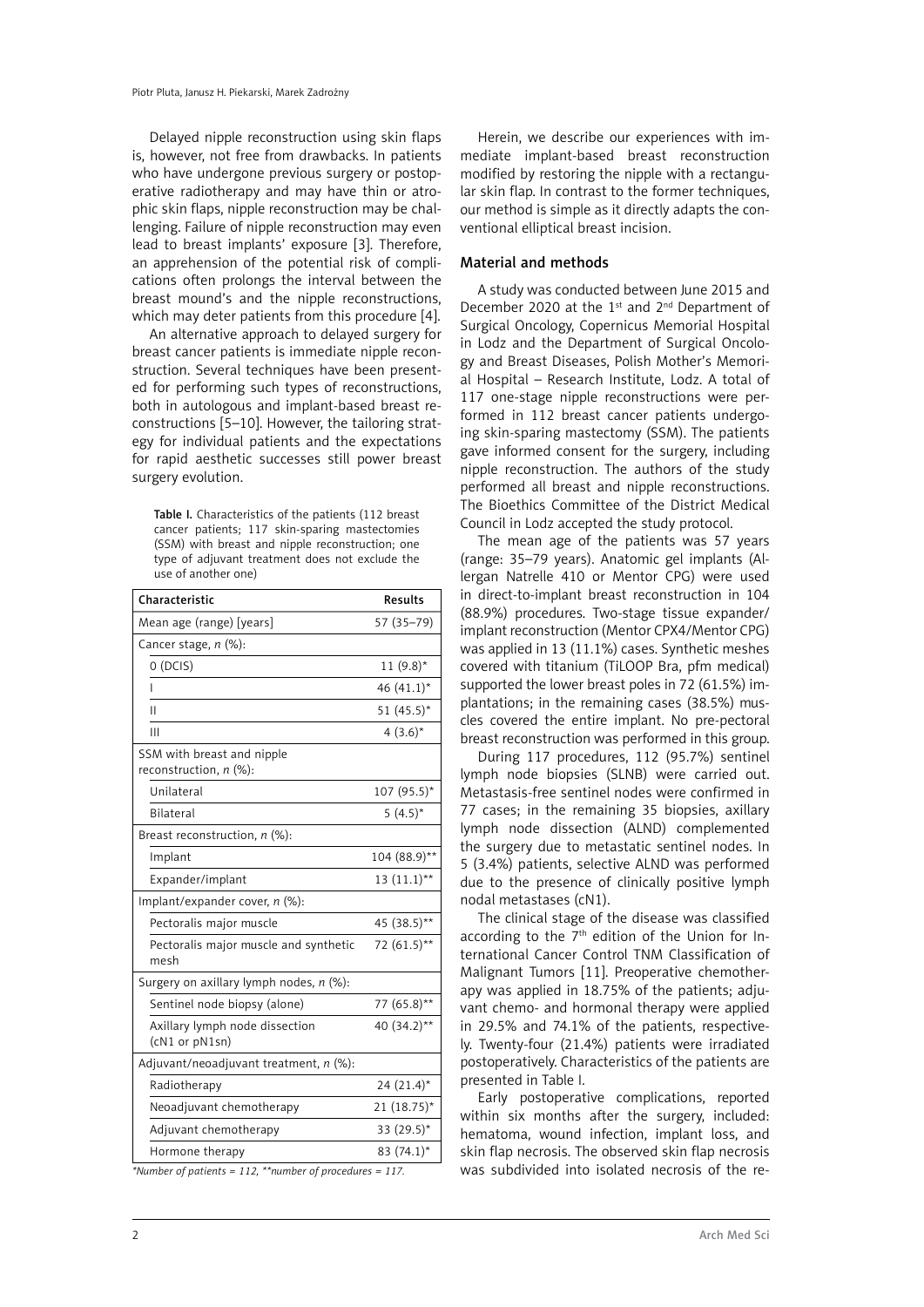constructed nipple (up to 2 cm from the tip of the nipple) and necrosis of the wound edges and the nipple (necrosis exceeding 2 cm from the base of the nipple).

According to the study protocol, all patients were examined 12 months after the surgery. We recorded patients' breast complaints and defined them as midterm complications. To assess the patients' satisfaction with the nipple reconstruction, we used a 4-point Likert-like scale; the patients answered the question: "How satisfied are you with the result of the nipple reconstruction?", choosing one of the following options:  $1 - \text{very}$  unsatisfied;  $2$  – unsatisfied;  $3$  – satisfied;  $4$  – very satisfied.

# Surgical technique

The skin incision lines, including the rectangular flap for nipple reconstruction, were planed in the patients standing position before surgery. Mastectomy incisions were outlined symmetrically to the NAC to determine the optimal location for the reconstructed nipple. The range of skin removal relates to the characteristics of the primary tumour and the shape of the breast (Figures 1 A, B).



Figure 1. A – A 47-year-old patient was diagnosed with recurrent left breast cancer (rT2N0M0) 3 years after breast conservative treatment. **B** – She was offered a skin-sparing mastectomy with sentinel node biopsy and an immediate breast and nipple reconstruction (expander, 350 ml). C – For nipple restoration, rectangular flap based on the caudal mastectomy skin flap pedicle was elevated.  $D -$  On the opposite edge of the wound, a small portion of the skin was de-epithelialized to prepare the place for nipple flap fixation. E – The expander was filled-up with saline during the next 3 months, and then replaced for the definitive implant (215 g). The areola was reconstructed with two semi-circular thin skin flaps. F - Figure presents the outcome in the 12-month of follow-up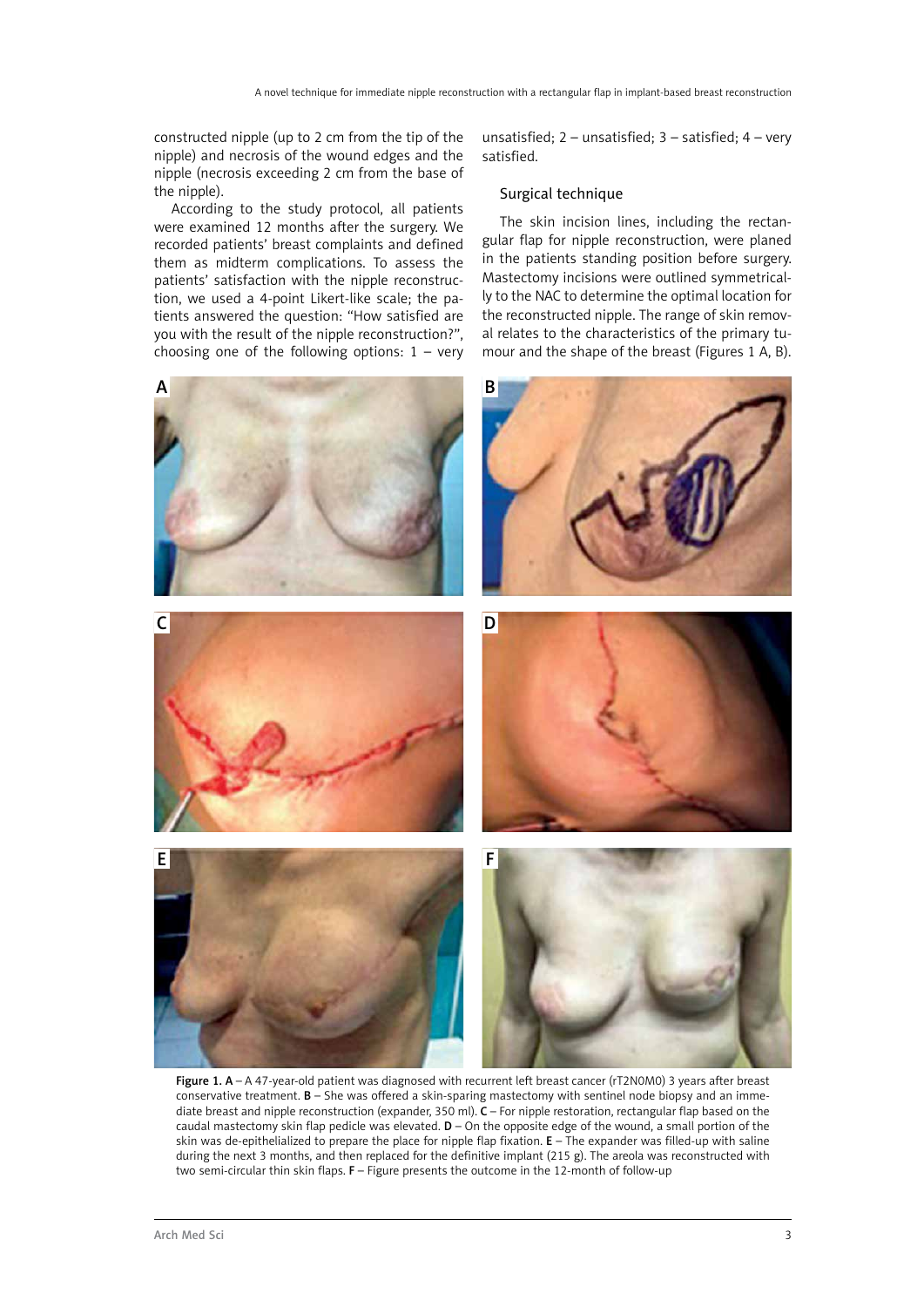The rectangular flap was optionally made from the upper or lower edge of the skin incision. The flap base was about 15–20 mm long, and its height was between 30 and 40 mm. If an extensive resection of breast skin was not required, the flap was made from the areola skin, so the new nipple achieved a natural brownish colour. Care was taken to choose the proper mastectomy flap's thickness as the subcutaneous vascular plexus preservation does not impair the total glandular breast tissue resection. Depending on the surgeon' preferences, electrosurgery or scissors dissection was used for the elevation of flaps. The generator's standard breast surgery settings were applied with low to medium power (mode fulguration; effect 3–4; power 40–60 watts).

Preparation of the skin flaps, removal of the breast, and an implant or expander insertion under the pectoralis major muscle did not deviate from the standard procedures of immediate breast reconstruction. If necessary, we used synthetic meshes to cover the implant in the lower breast quadrants (TiLOOP Bra). SLNB or ALND was performed using the same or separate incisions. Two suction drains were placed in the wound (tube size 12 to 18 French) and maintained until the fluid collection was less than 20 ml/day.

Except for the reconstructed nipple, the wound was closed with two layers of continuous, absorbable sutures (Monocryl 3-0 and 4-0). The rectangular flap was folded in half by stitching the flap's side edges with non-absorbable sutures (Prolene 5-0). The flap's distal edge was stitched to the opposite border of the wound. A crescent de-epithelisation was performed to make a place for attachment of the flap's free edge (Figures 1 C, D).

Areola reconstruction was performed using a tattoo, free skin graft or rotated flap, not earlier than 6 weeks after the surgery (Figures 1 E, F). Figure 2 schematically depicts the principles of the method.

# Results

Isolated necrosis of the rectangular flaps was observed in 5 (4.3%) cases; none required surgical debridement. Among 8 cases of necrosis of the wound edges and the nipple (8/117; 6.8%), 2 (1.7%) cases resulted in implant loss. Surgical site infection was reported in 9 (7.7%) out of 117 procedures; the inflammation subsided after an-



Figure 2. A – While preoperatively drawing, patients were in a standing position.  $B$  – The rectangular flap was optionally made from the upper or lower edge of the skin incision. C – The flap base was about 15–20 mm in length, and its height between 30–40 mm. The area in the opposite border to the flap will further undergo de-epithelialization. After the mastectomy and the implant/expander breast reconstruction, the wound was closed, excluding the nipple flap location.  $D$  – The rectangular flap was folded in half, and the flap's side edges were stitched. The flap's distal edge was attached to the outer border of the area of de-epithelialization. As mastectomy incisions are outlined symmetrically to the NAC, it defines the optimal location for the reconstructed nipple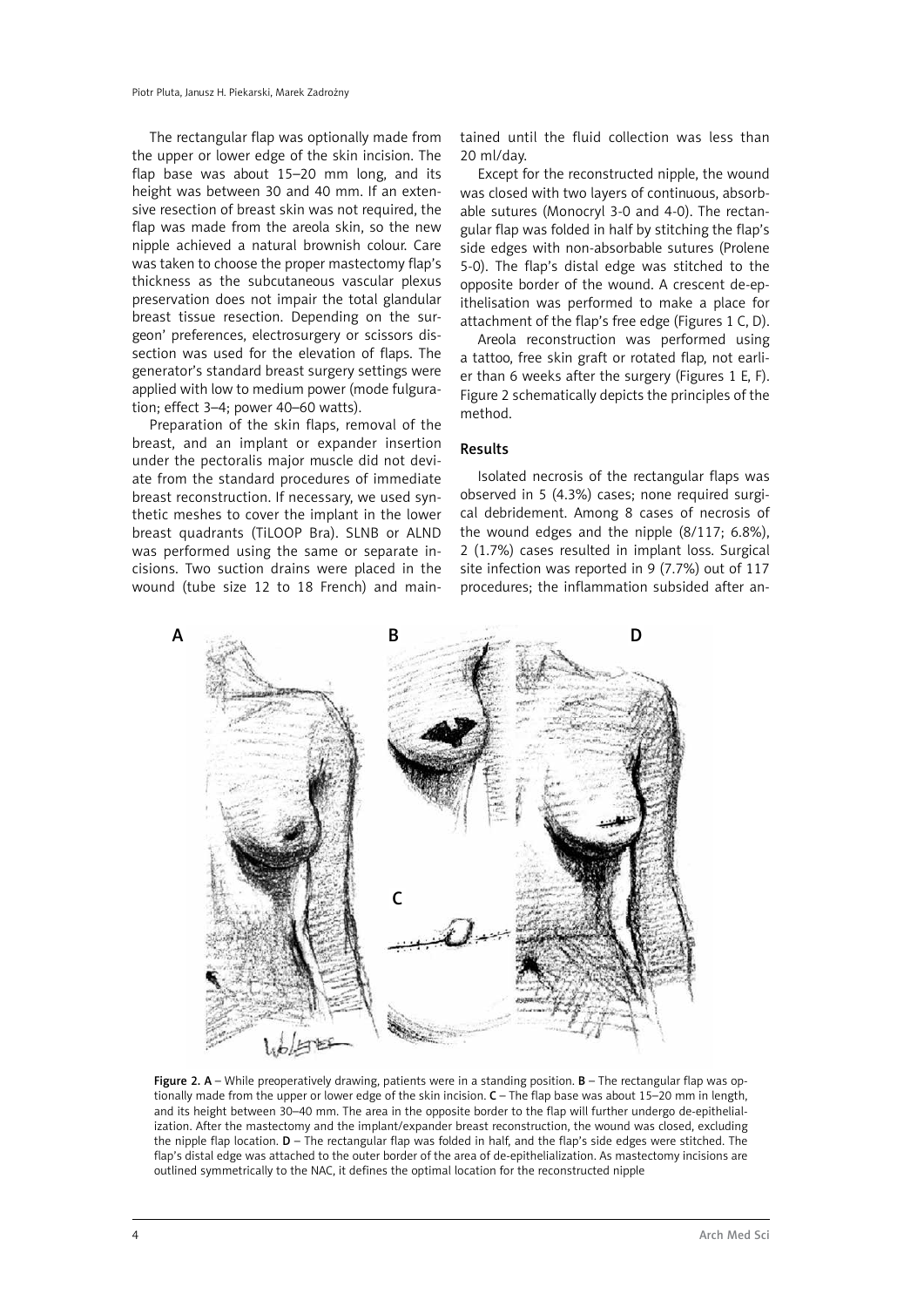tibiotic therapy. In 4 (3.4%) cases, postoperative bleeding was an indication for wound revision.

One year after surgery, 5 (4.3%) patients reported discomfort associated with capsular contracture formation. Total loss of projection was observed for 2 (1.7%) reconstructed nipples. Early and midterm surgical outcomes are summarised in Table II. An example of a patient after immediate breast and nipple reconstruction is presented in Figure 3.

Twelve months after surgery, patients assessed their satisfaction with the cosmetic effect of nipple reconstruction. Of the subgroup of 102 patients with permanent nipple presentation, 93.1% gave a positive opinion regarding the procedure (Table III).

### Discussion

The presented technique encompasses two standard surgical procedures: the rectangular flap for nipple reconstruction and the elliptical skin incision for mastectomy. Dini and Ferreira previously described the rectangular flap in patients after complete NAC necrosis in implant-reconstructed breasts [12]. This approach required 3-step surgery with primary free graft coverage of the cicatrix, partial elevation of the rectangular flap improving its vascularity, and final raising of the flap and shaping the nipple. In contrast, we adopted the rectangular flap in immediate nipple reconstruction, so we worked on unharmed tissue. A relatively broad base of the rectangular flap further provided a sufficient blood supply to the formed flap, which resulted in a low rate of isolated nipple necrosis (4.2%). The effect of such nipple reconstruction was also permanent, as loss of flap projection was reported only in 2 patients.

Similarly, in implant-based breast reconstruction, Highton and Murphy presented an example of a high-efficient technique for immediate nipple

Table II. Complications after skin-sparing mastectomy and immediate reconstruction of the breast and the nipple (117 procedures)

| Complications                      | N(%)   |
|------------------------------------|--------|
| Early:                             |        |
| Isolated nipple necrosis           | 5(4.3) |
| Nipple and skin flaps necrosis     | 8(6.8) |
| Implant loss                       | 2(1.7) |
| Hematoma requiring revision        | 4(3.4) |
| Skin infection                     | 9(7.7) |
| Hematoma requiring revision        | 4(3.4) |
| Midterm (12 months after surgery): |        |
| Loss of nipple projection          | 2(1.7) |
| Symptomatic capsule fibrosis       | 5(4.3) |

reconstruction [10]. They successfully used a C-V flap and skin graft for nipple-areola reconstruction in 32 cases, with only one partial necrosis of the areola. Hong *et al.*, likewise, successfully used a modified C-V flap ("boomerang flap") in immediate breast and nipple reconstruction in implant-based surgery with no differences between total or partial loss of the nipple in primary and secondary nipple reconstructions [9].

The elliptical skin incision facilitates breast resection and ensures the reconstructed nipple's proper location. We used this incision in all patients regardless of breast size. Our method resulted in 6.8% necrosis of mastectomy flaps. This complication further affected the rate of nipple reconstruction failure and, in 2 patients, led to implant loss (1.7%). The above rate of skin flap necrosis is not negligible, but still lower than the results of the other types of SSM commonly used in medium- and large-breasted women. Carlson *et al*. assessed skin flap necrosis risk after skin-sparing mastectomy from 10% to 22%, with the highest risk of complications in SSM type IV



Figure 3. A - 58-year-old patient after neoadjuvant chemotherapy administered due to locally advanced breast cancer. B – Skin-sparing mastectomy with axillary lymph nodes dissection was performed. Simultaneously breast and nipple reconstruction using a rectangular flap was performed. An implant (625 g) was covered with the major pectoralis muscle and a synthetic mesh. After the surgery, the patient was irradiated to the breast and axillary/ supraclavicular lymph nodes – the appearance of the breast and the nipple in 12 months follow-up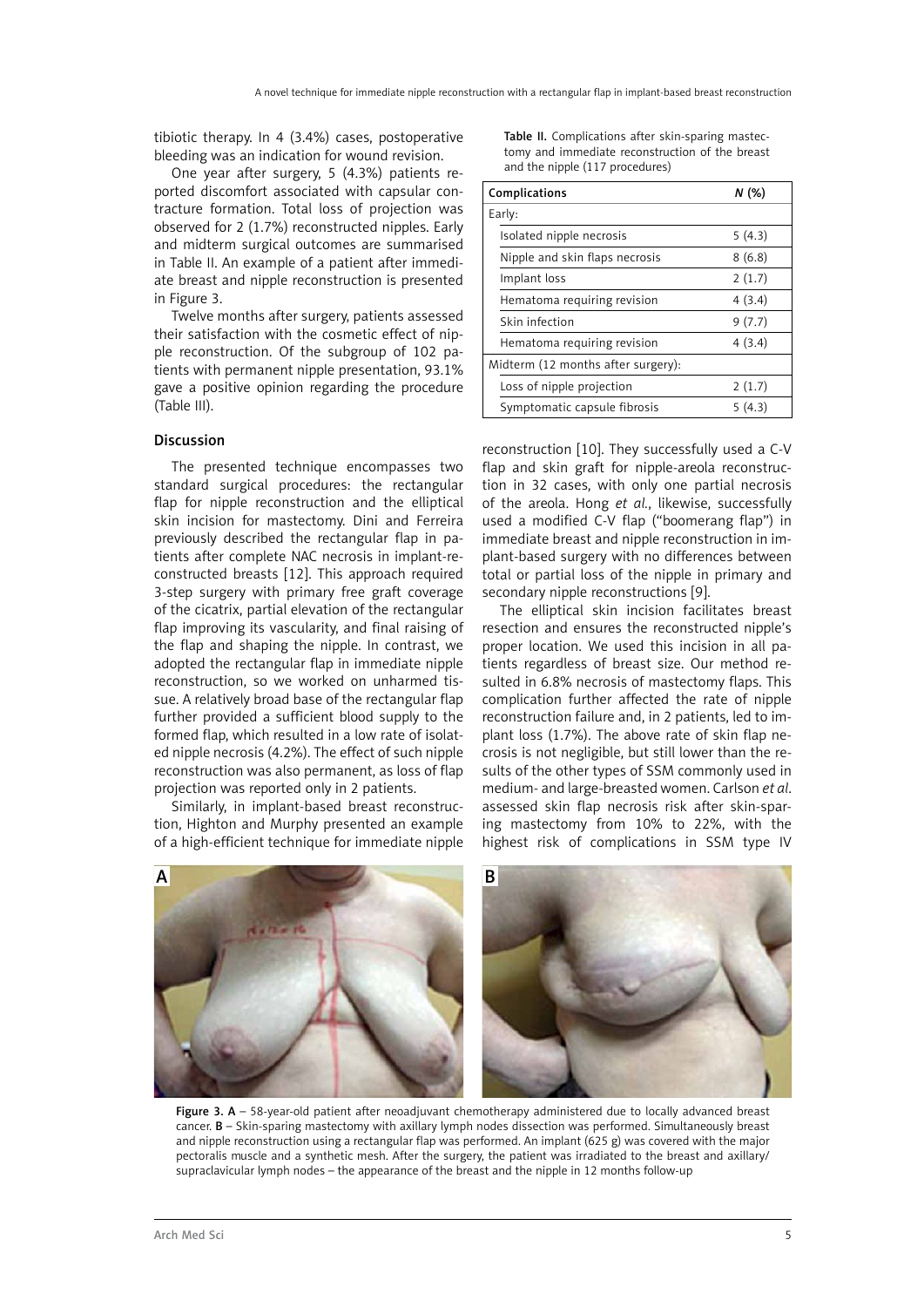Table III. Patient self-evaluation of cosmetic satisfaction with the reconstructed nipple 12 months after surgery (102 patients with permanent results of the nipple reconstruction with rectangular flap)

| Score                  | N(%)     |
|------------------------|----------|
| $1 -$ very unsatisfied | 2(2)     |
| $2$ – unsatisfied      | 5(4.9)   |
| $3$ – satisfied        | 53 (52)  |
| $4 -$ very satisfied   | 42(41.2) |

(Wise pattern) [13]. Santanelli *et al.* noted a frequency of skin flap ischemia as high as 26.6% among 75 Wiese pattern SSM, with a 4% implant loss rate [14].

Rancati *et al.* suggest evaluating preoperative mammograms to establish the optimal thickness of the flap and reconstruction approach (implant vs expander) to reduce skin necrosis in immediate breast reconstruction and, consequently, implantation failure [15]. We have selectively implemented this procedure, especially in slim patients. Nonetheless, we believe that the atraumatic operative technique and identification of anatomical dissection planes are crucial in avoiding flap necrosis and implant loss.

Multidisciplinary breast collaboration has overturned the dogma that expected radiotherapy to be a contraindication for immediate implant-based reconstruction; still, implant irradiation increases the risk of implant loss and development of symptomatic capsule fibrosis [16, 17]. In the present study, one-fifth of patients were postoperatively irradiated. Capsule fibrosis occurred in 5 out of 24 patients after breast irradiation, and we reported no implant loss. No patient from this subgroup had nipple flattening, which confirms Jung *et al.*'s observation of the limited impact of irradiation on the new nipples; this hypothesis requires confirmation in a larger sample of patients [8].

Twelve months after surgery, over 90% of patients favourably assessed the cosmetic outcome of the restored nipple. In our opinion, this result demonstrates that immediate nipple reconstruction is a reasonable adjustment to breast mound reconstruction. Likewise, Jung *et al.* reported that 77% of patients scored the outcome of primary nipple-areola complex (NAC) reconstruction with C-V flap and skin graft as excellent or high [8]. Although Nedomansky *et al.* reported greater patient satisfaction after delayed reconstruction of the NAC than immediate replantation, we consider that no primary nipple reconstruction method restricted further cosmetic improvements, e.g., non-invasive 3D tattooing [18].

We presented the results of the nipple reconstruction selectively in subpectoral breast reconstruction. We are currently introducing this technique in pre-pectoral breast reconstruction; however, this group of patients is too small to draw conclusions. Another limitation of the study is its lack of comparison with the outcomes of delayed nipple reconstructions. In our practice, patients seldom chose to have delayed NAC reconstructions, which, incidentally, affected our decision to perform all-in-one surgery.

In conclusion, we have presented the method of immediate nipple reconstruction with the rectangular flap. While this technique is a simple adjustment to the conventional elliptical incision employed in skin-sparing mastectomy, it may be a reasonable option against delayed nipple reconstructions, shortening the whole breast restoring process.

#### Acknowledgments

We thank Prof. Wojciech Leder from Strzeminski Academy of Art, Lodz, Poland, for preparing the drawings (Figure 2).

#### Conflict of interest

The authors declare no conflict of interest.

#### References

- 1. Bykowski MR, Emelife PI, Emelife NN, et al. Nipple-areola complex reconstruction improves psychosocial and sexual well-being in women treated for breast cancer. J Plast Reconstr Aesthet Surg 2017; 70: 209-14.
- 2. Farhadi J, Maksvytyte GK, Schaefer DJ, et al. Reconstruction of the nipple-areola complex: an update. J Plast Reconstr Aesthet Surg 2006; 59: 40-53.
- 3. Momeni A, Ghaly M, Gupta D, et al. Nipple reconstruction: risk factors and complications after 189 procedures. Eur J Plast Surg 2013; 36: 633-8.
- 4. Losken A, Duggal CS, Desai KA, et al. Time to completion of nipple reconstruction: what factors are involved? Ann Plast Surg 2013; 70: 530-2.
- 5. Delay E, Mojallal A, Vasseur C, et al. Immediate nipple reconstruction during immediate autologous latissimus breast reconstruction. Plast Reconstr Surg 2006; 118: 1303-12.
- 6. Lee S, Jung Y, Bae Y. Immediate nipple reconstruction as oncoplastic breast surgery: the cigar roll flap with inner dermal core technique. Aesthetic Plast Surg 2015; 39: 706-12.
- 7. Hyza P, Streit L, Vesely J, et al. New technique of immediate nipple reconstruction during immediate autologous DIEP or MS-TRAM breast reconstruction. Ann Plast Surg 2015; 74: 645-51.
- 8. Jung Y, Lee J, Lee S, Bae Y. Immediate nipple reconstruction with a C-V flap and areolar reconstruction with an autograft of the ipsilateral areola. ANZ J Surg 2017; 87: E300-4.
- 9. Hong KY, Kim YE, Minn KW, et al. Immediate nipple reconstruction during implant-based breast reconstruction. Aesthetic Plast Surg 2017; 41: 793-9.
- 10. Highton LR, Murphy JA. Immediate nipple-areolar complex Reconstruction for patients undergoing implant-based reconstruction or therapeutic mammoplasty. Plast Reconstr Surg Glob Open 2017; 5: e1243.